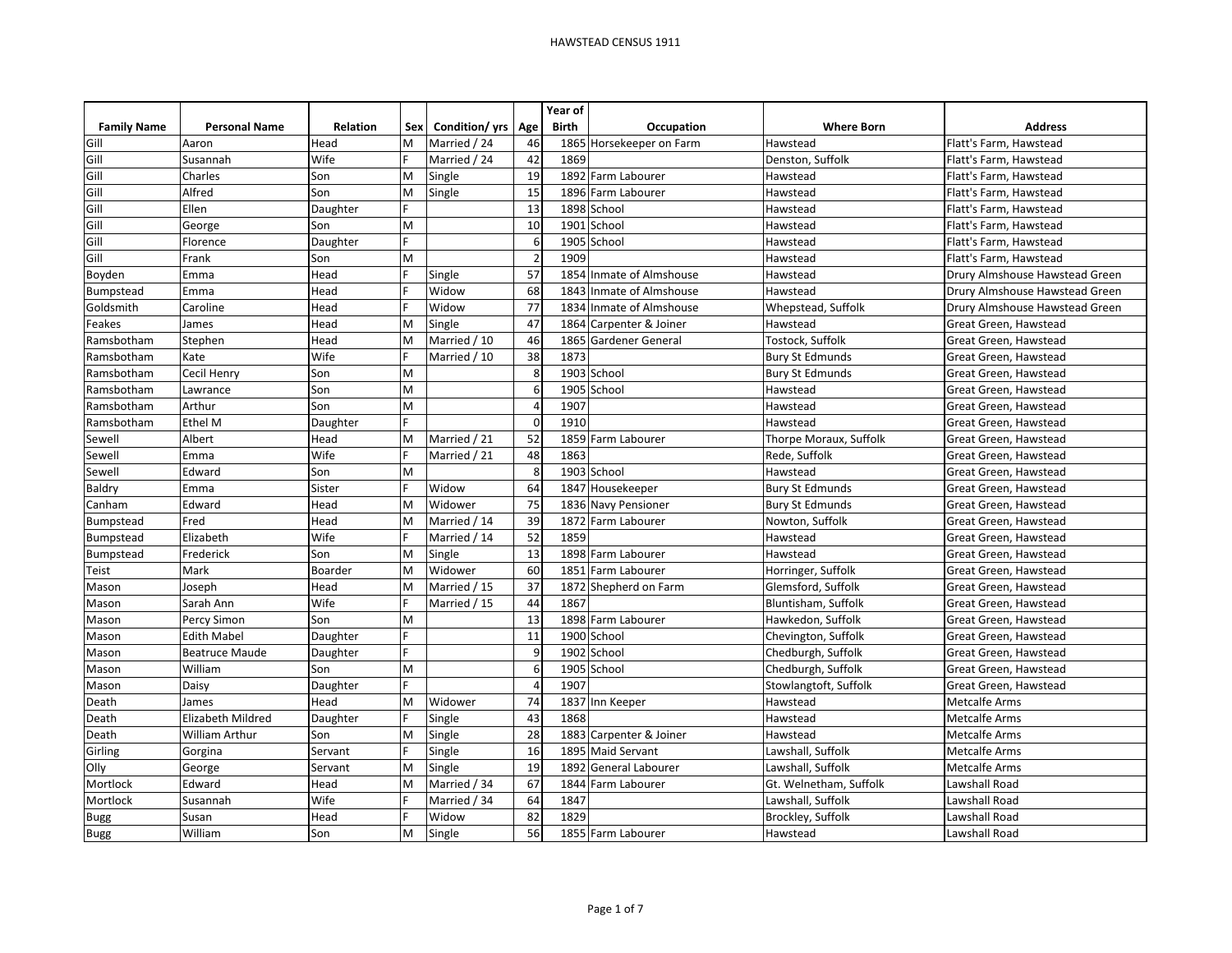| Bumpstead      | George             | Head     | M | Married / 30 | 52             |      | 1859 Farm Labourer       | Whepstead, Suffolk       | Lawshall Road            |
|----------------|--------------------|----------|---|--------------|----------------|------|--------------------------|--------------------------|--------------------------|
| Bumpstead      | Ellen              | Wife     |   | Married / 30 | 47             | 1864 |                          | Whepstead, Suffolk       | Lawshall Road            |
| Bumpstead      | Elijah             | Son      | M |              | 15             |      | 1896 Farm Labourer       | Hawstead                 | Lawshall Road            |
| Bumpstead      | Fredie             | Son      | M |              | 10             |      | 1901 School              | Hawstead                 | Lawshall Road            |
| Whittle        | Ernest             | Grandson | M |              | $\overline{a}$ | 1908 |                          | Hawstead                 | Lawshall Road            |
| Boreham        | Walter             | Head     | M | Married / 17 | 44             |      | 1867 Farm Labourer       | Brockley, Suffolk        | Lawshall Road            |
| Boreham        | Ada                | Wife     |   | Married / 17 | 36             | 1875 |                          | Brockley, Suffolk        | Lawshall Road            |
| Boreham        | Hettie Nellie      | Daughter |   |              | 13             |      | 1898 School              | Whepstead, Suffolk       | Lawshall Road            |
| Boreham        | Gerald Walter Olaf | Son      | M |              | $\mathbf 0$    | 1910 |                          | Hawstead                 | Lawshall Road            |
| Pearson        | William            | Head     | M | Married / 21 | 40             |      | 1871 Horsekeeper on Farm | Glemsford, Suffolk       | Lawshall Road            |
| Pearson        | Edith Ann          | Wife     |   | Married / 21 | 39             | 1872 |                          | Glemsford, Suffolk       | Lawshall Road            |
| Pearson        | Veda May           | Daughter |   |              | 14             | 1897 |                          | Hawstead                 | Lawshall Road            |
| Theobald       | Arthur             | Head     | M | Married / 20 | 43             |      | 1868 Stockman on farm    | Glemsford, Suffolk       | Lawshall Road            |
| Theobald       | Mary               | Wife     |   | Married / 20 | 42             | 1869 |                          | Rede, Suffolk            | Lawshall Road            |
| Theobald       | Frank              | Son      | M | Single       | 19             |      | 1892 Farm Labourer       | Boxstead, Suffolk        | Lawshall Road            |
| Theobald       | Harry              | Son      | M | Single       | 18             |      | 1893 Farm Labourer       | Boxstead, Suffolk        | Lawshall Road            |
| Theobald       | Fredrick           | Son      | M |              | 13             |      | 1898 Farm Labourer       | Hawstead                 | Lawshall Road            |
| Mortlock       | Henry              | Head     | M | Married / 39 | 63             |      | 1848 Blacksmith          | Hawstead                 | Great Green, Hawstead    |
| Mortlock       | Ellen Emma         | Wife     |   | Married / 39 | 62             | 1849 |                          | Lawshall, Suffolk        | Great Green, Hawstead    |
| <b>Bugg</b>    | Rachel             | Head     |   | Widow        | 60             | 1851 |                          | Welnetham, Suffolk       | <b>Malting Road</b>      |
| Bugg           | Fredrick G         | Son      | M | Single       | 28             |      | 1883 Farm Labourer       | Whepstead, Suffolk       | <b>Malting Road</b>      |
| <b>Bugg</b>    | George             | Son      | M | Single       | 24             |      | 1887 Farm Labourer       | Whepstead, Suffolk       | <b>Malting Road</b>      |
| Mortlock       | Edward Henry       | Head     | M | Married / 1  | 25             | 1886 | Farm Labourer            | Hawstead                 | <b>Malting Road</b>      |
| Mortlock       | Bertha Jane        | Wife     |   | Married / 1  | 26             | 1885 |                          | Little Saxham, Suffolk   | <b>Malting Road</b>      |
| Mortlock Crowe | Edward             | Son      | M |              | $\overline{1}$ | 1910 |                          | Hawstead                 | <b>Malting Road</b>      |
| Jarman         | Lawrance           | Stepson  | M |              |                |      | 1903 School              | Hawstead                 | <b>Malting Road</b>      |
| Jarman         | Francis            | Stepson  | M |              | 7              |      | 1904 School              | Hawstead                 | <b>Malting Road</b>      |
| Wells          | Charles            | Head     | M | Married / 1  | 50             |      | 1861 Farm Labourer       | Whepstead, Suffolk       | <b>Malting Road</b>      |
| Wells          | Mary Ann           | Wife     |   | Married / 1  | 46             | 1865 |                          | Stanningfield, Suffolk   | <b>Malting Road</b>      |
| Jarman         | George             | Head     | M | Single       | 45             |      | 1866 Farm Labourer       | Glemsford, Suffolk       | <b>Malting Road</b>      |
| Sargent        | Daniel             | Head     | M | Married /    | 62             |      | 1849 Farm Labourer       | Hawstead                 | <b>Malting Road</b>      |
| Reeve          | Alfred             | Head     | M | Married / 5  | 28             | 1883 | Thatcher & Horse Deeler  | Ixworth, Suffolk         | <b>Malting Road</b>      |
| Reeve          | Ellen Louisa       | Wife     |   | Married / 5  | 30             | 1881 |                          | West Row, Suffolk        | <b>Malting Road</b>      |
| Reeve          | Eric               | Son      | M |              | $\overline{a}$ | 1908 |                          | Hawstead                 | <b>Malting Road</b>      |
| Reeve          | lvy                | Daughter |   |              | 2              | 1909 |                          | Hawstead                 | <b>Malting Road</b>      |
| Reeve          | Florance           | Daughter |   |              | $\Omega$       | 1910 |                          | Hawstead                 | <b>Malting Road</b>      |
| Marsh          | George             | Head     | M | Married / 7  | 34             |      | 1877 Farmer              | Hawkedon, Suffolk        | Fylett's Manor, Hawstead |
| Marsh          | Mabel              | Wife     |   | Married / 7  | 33             | 1878 |                          | Stradishall, Suffolk     | Fylett's Manor, Hawstead |
| Marsh          | Olive              | Daughter |   |              | -6             |      | 1905 School              | Hawstead                 | Fylett's Manor, Hawstead |
| Marsh          | Violet             | Daughter |   |              | p              | 1906 |                          | Hawstead                 | Fylett's Manor, Hawstead |
| Marsh          | Bernard            | Son      | M |              | Е              | 1908 |                          | Hawstead                 | Fylett's Manor, Hawstead |
| Marsh          | lvy                | Daughter |   |              | $\overline{1}$ | 1910 |                          | Hawstead                 | Fylett's Manor, Hawstead |
| Watson         | <b>Ellie</b>       | Servant  |   | Single       | 17             |      | 1894 Nurse, Domestic     | Wattisfield, Suffolk     | Fylett's Manor, Hawstead |
| Audus          | <b>Isaac Mears</b> | Head     | M | Married / 10 | 45             |      | 1866 Farm Bailiff        | Soham, Cambridgeshire    | Briars Farm, Hawstead    |
| Audus          | Jane               | Wife     |   | Married / 10 | 42             | 1869 |                          | Bottisham, Cambrigeshire | Briars Farm, Hawstead    |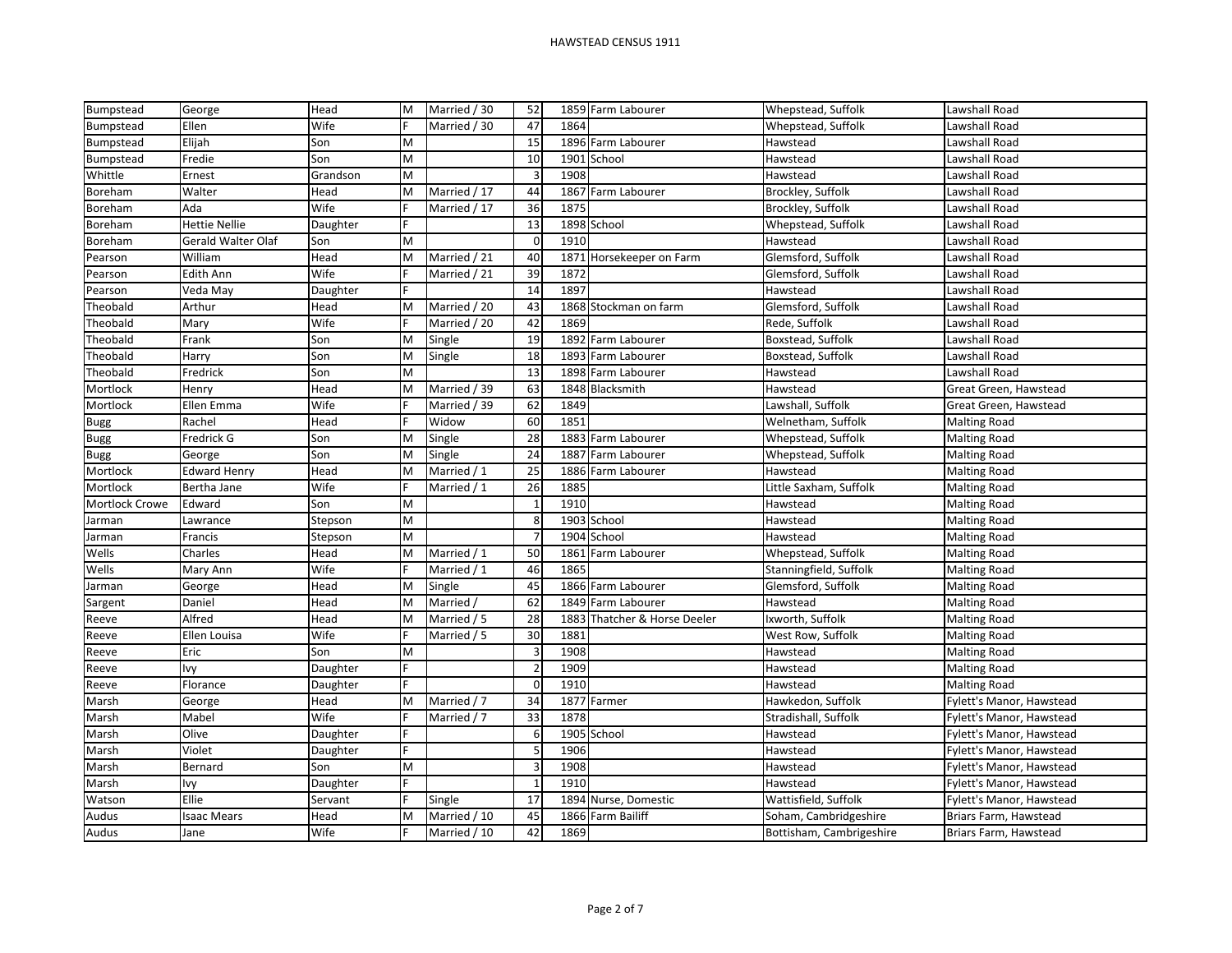| Audus           | <b>Herbert George</b> | Son      | M | Single       | 20             |      | 1891 Farm Labourer           | Soham, Cambridgeshire   | Briars Farm, Hawstead                 |
|-----------------|-----------------------|----------|---|--------------|----------------|------|------------------------------|-------------------------|---------------------------------------|
| Clark           | Walter                | Head     | M | Married / 14 | 47             |      | 1864 Farmer & Carrier        | Little Horkesley, Essex | Millpost                              |
| Clark           | Angelina              | Wife     |   | Married / 14 | 49             | 1862 |                              | Whepstead, Suffolk      | Millpost                              |
| Cawston         | Alice                 | Head     |   | Widow        | 50             | 1861 |                              | Stanningfield, Suffolk  | Millpost                              |
| Cawston         | Walter                | Son      | M | Single       | 23             | 1888 | Farm Labourer                | Lawshall, Suffolk       | Millpost                              |
| Gibbs           | Charlie               | Grandson | M |              | $\overline{3}$ | 1908 |                              | Fakenham, Norfolk       | Millpost                              |
| Gill            | Walter                | Head     | M | Married / 19 | 53             |      | 1858 Farm Labourer           | Whepstead, Suffolk      | Millpost                              |
| Gill            | Susan                 | Wife     |   | Married / 19 | 46             | 1865 |                              | Depden, Suffolk         | Millpost                              |
| Gill            | George                | Son      | M |              | 14             |      | 1897 Farm Labourer           | Hawstead                | Millpost                              |
| Gill            | Arthur                | Son      | M |              | 10             |      | 1901 School                  | Hawstead                | Millpost                              |
| Gill            | Rose                  | Daughter |   |              | 12             |      | 1899 School                  | Hawstead                | Millpost                              |
| Deer            | George                | Son      | M | Single       | 29             | 1882 | Farm Labourer                | Nowton, Suffolk         | Millpost                              |
| Wright          | Charles               | Head     | M | Married / 26 | 50             | 1861 | Farm Labourer                | Whepstead, Suffolk      | Millpost                              |
| Wright          | Sarah Ann             | Wife     |   | Married / 26 | 49             | 1862 |                              | Nowton, Suffolk         | Millpost                              |
| Wright          | Arthur                | Son      | M | Single       | 21             |      | 1890 Farm Labourer           | Hawstead                | Millpost                              |
| Wright          | Frederick             | Son      | M |              | 15             |      | 1896 Farm Labourer           | Hawstead                | Millpost                              |
| Wright          | Ethel Victoria        | Daughter |   |              | 13             |      | 1898 School                  | Hawstead                | Millpost                              |
| Wright          | William               | Son      | M |              | 10             |      | 1901 School                  | Hawstead                | Millpost                              |
| Wright          | Ernest Victor         | Son      | M |              | $\overline{7}$ |      | 1904 School                  | Hawstead                | Millpost                              |
| <b>Brinkley</b> | Harry                 | Head     | M | Married /    | 49             |      | 1862 Horsekeeper on Farm     | Woolpit, Suffolk        | Pipers Hall Farm, Hawstead            |
| <b>Brinkley</b> | Georgeanna            | Wife     |   | Married /    | 48             | 1863 |                              | Wickambrook, Suffolk    | Pipers Hall Farm, Hawstead            |
| <b>Brinkley</b> | Olive                 | Daughter |   | Single       | 16             | 1895 |                              | Woolpit, Suffolk        | Pipers Hall Farm, Hawstead            |
| <b>Brinkley</b> | Herbert               | Son      | M |              | 14             |      | 1897 Lad on Farm             | Woolpit, Suffolk        | Pipers Hall Farm, Hawstead            |
| <b>Brinkley</b> | Rosy                  | Daughter |   |              | <b>D</b>       |      | 1906 School                  | Elmswell, Suffolk       | Pipers Hall Farm, Hawstead            |
| <b>Brinkley</b> | Zacharia              | Father   | M | Widower      | 79             | 1832 |                              |                         | Pipers Hall Farm, Hawstead            |
| Wright          | Willoughby William    | Head     | M | Married / 5  | 43             |      | 1868 Farmer                  | Stanningfield, Suffolk  | Butlers Hall, Hawstead                |
| Wright          | Ellen                 | Wife     |   | Married / 5  | 43             | 1868 |                              | Melford, Suffolk        | <b>Butlers Hall, Hawstead</b>         |
| Wright          | Mary Elizabeth        | Daughter |   |              |                | 1907 |                              | Hawstead                | Butlers Hall, Hawstead                |
| Wright          | Philip Arthur Simmin  | Son      | M |              | $\overline{2}$ | 1909 |                              | Hawstead                | Butlers Hall, Hawstead                |
| Hayward         | Reuben                | Boarder  | M | Single       | 20             |      | 1891 Farm Labourer           | Shimpling, Suffolk      | Butlers Hall Cottage, Hawstead        |
| Reynolds        | John                  | Head     | M | Married / 19 | 42             |      | 1869 Farm Labourer           | Whepstead, Suffolk      | Butlers Hall Cottage, Hawstead        |
| Reynolds        | Rose                  | Wife     |   | Married / 19 | 39             | 1872 |                              | Whepstead, Suffolk      | Butlers Hall Cottage, Hawstead        |
| Reynolds        | Frances               | Daughter | F |              | 9              |      | 1902 School                  | Whepstead, Suffolk      | Butlers Hall Cottage, Hawstead        |
| Reynolds        | Ellen                 | Daughter | F |              | -8             |      | 1903 School                  | Lawshall, Suffolk       | <b>Butlers Hall Cottage, Hawstead</b> |
| Reynolds        | John                  | Son      | M |              | $\overline{1}$ | 1910 |                              | Hawstead                | Butlers Hall Cottage, Hawstead        |
| Macquiban       | John A                | Visitor  | M | Single       | 23             | 1888 | <b>Grocer Shop Assistant</b> | Glasgow, Scotland       | Hammond's Farm                        |
| Turner          | Henry J               | Head     | M | Married / 20 | 43             |      | 1868 Farmer                  | Soham, Cambridgeshire   | Hammond's Farm                        |
| Turner          | Agnes                 | Wife     |   | Married / 20 | 46             | 1865 |                              | Frome, Somerset         | Hammond's Farm                        |
| Turner          | Agnes N               | Daughter |   | Single       | 19             | 1892 |                              | Soham, Cambridgeshire   | Hammond's Farm                        |
| Turner          | Henry J               | Son      | M |              | $\mathbf{q}$   |      | 1902 School                  | Soham, Cambridgeshire   | Hammond's Farm                        |
| Turner          | Francis J             | Son      | M |              | -g             |      | 1903 School                  | Hawstead                | Hammond's Farm                        |
| <b>Bantock</b>  | Bertram               | Lodger   | M | Single       | 33             |      | 1878 Farm Labourer           | Hawstead                | Bull Inn, Hawstead                    |
| Cooke           | John                  | Grandson | M |              | $\overline{3}$ | 1908 |                              | Nowton, Suffolk         | Bull Inn, Hawstead                    |
| Francis         | Julia                 | Niece    |   | Single       | 19             | 1892 |                              | London, Bermondsey      | Bull Inn, Hawstead                    |
| Mann            | George                | Lodger   | M | Single       | 22             |      | 1889 Cow Man                 | <b>Grt Finbrough</b>    | Bull Inn, Hawstead                    |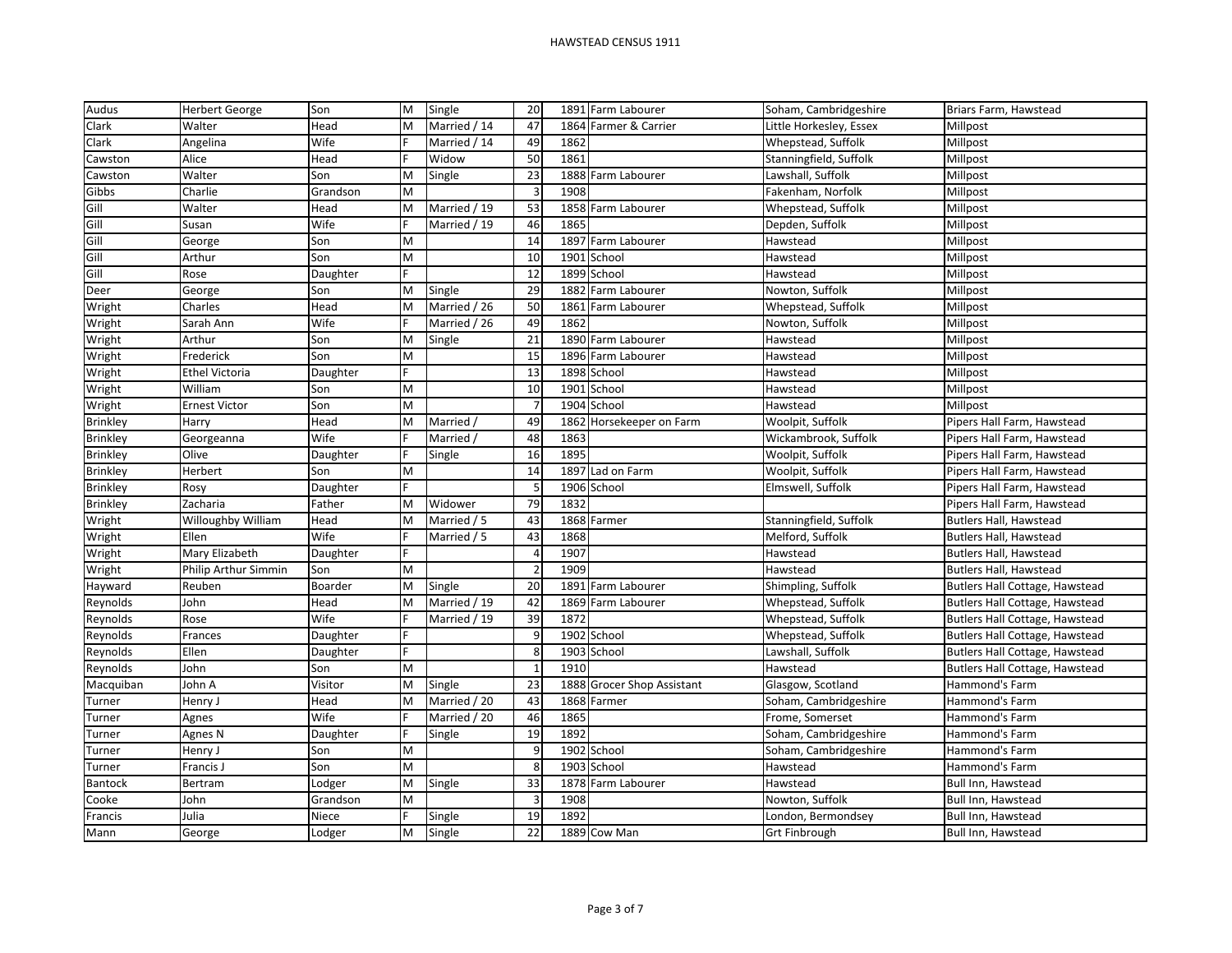| Ridgeon          | James                  | Head        | M | Married / 40 | 60                      |      | 1851 Farm Labourer     | Hawstead                     | Bull Inn, Hawstead |
|------------------|------------------------|-------------|---|--------------|-------------------------|------|------------------------|------------------------------|--------------------|
| Ridgeon          | Julia                  | Wife        |   | Married / 40 | 63                      |      | 1848 Beerhouse Manager | Hepworth                     | Bull Inn, Hawstead |
| Wright           | Herbert                | Head        | M | Married      | 33                      |      | 1878 Horsekeeper       | Whepstead                    | <b>Bull Green</b>  |
| Wright           | Jane                   | Wife        |   | Married      | 30                      | 1880 |                        | Whepstead                    | <b>Bull Green</b>  |
| Seates           | George                 | Head        | M | Married / 1  | 24                      | 1887 | General Labourer       | Lawshall                     | <b>Bull Green</b>  |
| Seates           | Louisa Mary            | Wife        |   | Married / 1  | 21                      | 1890 |                        | Felsham                      | <b>Bull Green</b>  |
| Seates           | George Bird            | Son         | M |              | $\overline{\mathbf{1}}$ | 1910 |                        | Gedding                      | <b>Bull Green</b>  |
| Seates           | <b>Arthur Reginald</b> | Son         | M |              | $\Omega$                | 1911 |                        | Hawstead                     | <b>Bull Green</b>  |
| Ridgeon          | William                | Head        | M | Married / 23 | 52                      | 1859 | Farm Labourer          | Hawstead                     | <b>Bull Green</b>  |
| Ridgeon          | Mary Ann               | Wife        |   | Married / 23 | 65                      | 1846 |                        | Whepstead                    | <b>Bull Green</b>  |
| Levett           | Benjamin               | Head        | M | Married / 44 | 74                      | 1837 | Rtr. Innkeeper         | Icklingham                   | <b>Bull Green</b>  |
| Levett           | Elizabeth              | Wife        |   | Married / 44 | 79                      | 1832 |                        | Chevington                   | <b>Bull Green</b>  |
| Levett           | <b>Esther Mary</b>     | Daughter    |   | Single       | 38                      | 1873 | General Shop Grocery   | <b>Barton Mills</b>          | <b>Bull Green</b>  |
| <b>Bugg</b>      | George                 | Head        | M | Married / 25 | 47                      | 1864 | Farm Labourer          | Hawstead                     | <b>Bull Green</b>  |
| Bugg             | Kate                   | Wife        |   | Married / 25 | 48                      | 1863 |                        | Stansfield                   | <b>Bull Green</b>  |
| <b>Bugg</b>      | Cecil Reginald         | Son         | M |              | 12                      | 1899 |                        | Hawstead                     | <b>Bull Green</b>  |
| <b>Bugg</b>      | Elsie Sybil            | Daughter    | E |              | -5                      | 1906 |                        | <b>Bury St Edmunds</b>       | <b>Bull Green</b>  |
| Senish           | Emily                  | Housekeeper |   |              | 39                      | 1872 |                        | Pebmish Essex                | <b>Bull Green</b>  |
| Spearman         | William                | Head        | M | Widower      | 46                      | 1865 | Farm Labourer          | Stansfield                   | <b>Bull Green</b>  |
| Norman           | John                   | Head        | M | Married / 20 | 49                      | 1862 | Farmer                 | Hintlesham, Suffolk          | Pinford End Farm   |
| Norman           | Carrie                 | Wife        |   | Married / 20 | 40                      | 1871 |                        | Malden, Essex                | Pinford End Farm   |
| Norman           | Jane                   | Daughter    |   | Single       | 17                      | 1894 |                        | Bradfield St George, Suffolk | Pinford End Farm   |
| Norman           | Edith                  | Daughter    |   | Single       | 15                      | 1891 |                        | Hawstead                     | Pinford End Farm   |
| Fetch            | Eliza                  | Head        |   | Widow        | 80                      | 1831 |                        | Hawstead                     | Pinford End        |
| Wright           | Simon                  | Head        | M | Widower      | 80                      | 1831 |                        | Stanningfield, Suffolk       | Pinford End        |
| <b>Burroughs</b> | Arthur James           | Head        | M | Married / 9  | 28                      | 1883 | Farm Labourer          | <b>Bury St Edmunds</b>       | Pinford End        |
| <b>Burroughs</b> | Rose Helena            | Wife        |   | Married / 9  | 32                      | 1879 |                        | Wolverhampton, Staffordshire | Pinford End        |
| <b>Burroughs</b> | Olice Muriel Helena    | Daughter    |   |              | $\epsilon$              | 1905 | School                 | <b>Bury St Edmunds</b>       | Pinford End        |
| <b>Burroughs</b> | Margaret Violet        | Daughter    |   |              | 5                       |      | 1906 School            | Pakenham, Suffolk            | Pinford End        |
| <b>Burroughs</b> | <b>Ethel May</b>       | Daughter    | Е |              | $\overline{2}$          | 1909 |                        | Pakenham, Suffolk            | Pinford End        |
| <b>Burroughs</b> | <b>Violet Ethel</b>    | Daughter    | E |              | $\overline{1}$          | 1910 |                        | Hawstead                     | Pinford End        |
| Scates           | David                  | Head        | M | Married / 30 | 58                      |      | 1853 Labourer          | Whepstead, Suffolk           | Pinford End        |
| <b>Scates</b>    | Ann                    | Wife        |   | Married / 30 | 51                      | 1860 |                        | Whepstead, Suffolk           | Pinford End        |
| <b>Scates</b>    | John                   | Son         | M | Single       | 31                      |      | 1880 Farm Labourer     | Hartest, Suffolk             | Pinford End        |
| Scates           | William                | Son         | M | Single       | 26                      |      | 1885 Farm Labourer     | Lawshall, Suffolk            | Pinford End        |
| <b>Scates</b>    | James                  | Son         | M | Single       | 19                      | 1892 | Farm Labourer          | Lawshall, Suffolk            | Pinford End        |
| <b>Scates</b>    | Harry                  | Son         | M |              | 14                      | 1897 | Yard Boy               | Lawshall, Suffolk            | Pinford End        |
| <b>Scates</b>    | Mildred                | Daughter    |   |              | 12                      |      | 1899 School            | Lawshall, Suffolk            | Pinford End        |
| <b>Scates</b>    | Annie                  | Daughter    |   |              | 6                       | 1905 | School                 | Hawstead                     | Pinford End        |
| Scates           | Harrold William        | Grandson    | M |              | 5                       |      | 1906 School            | <b>Bury St Edmunds</b>       | Pinford End        |
| Cross            | Elijah                 | Head        | M | Married / 23 | 50                      | 1861 | Farm Labourer          | Chevington, Suffolk          | Pinford End        |
| Cross            | Emma                   | Wife        |   | Married / 23 | 47                      | 1864 |                        | Whepstead, Suffolk           | Pinford End        |
| Cross            | Robert                 | Son         | M | Single       | 18                      |      | 1893 Farm Labourer     | Relsham, Suffolk             | Pinford End        |
| Cross            | Ellen                  | Daughter    |   |              | 12                      |      | 1899 School            | Relsham, Suffolk             | Pinford End        |
| Cross            | Arthur                 | Son         | M |              |                         |      | 1906 School            | Hawstead                     | Pinford End        |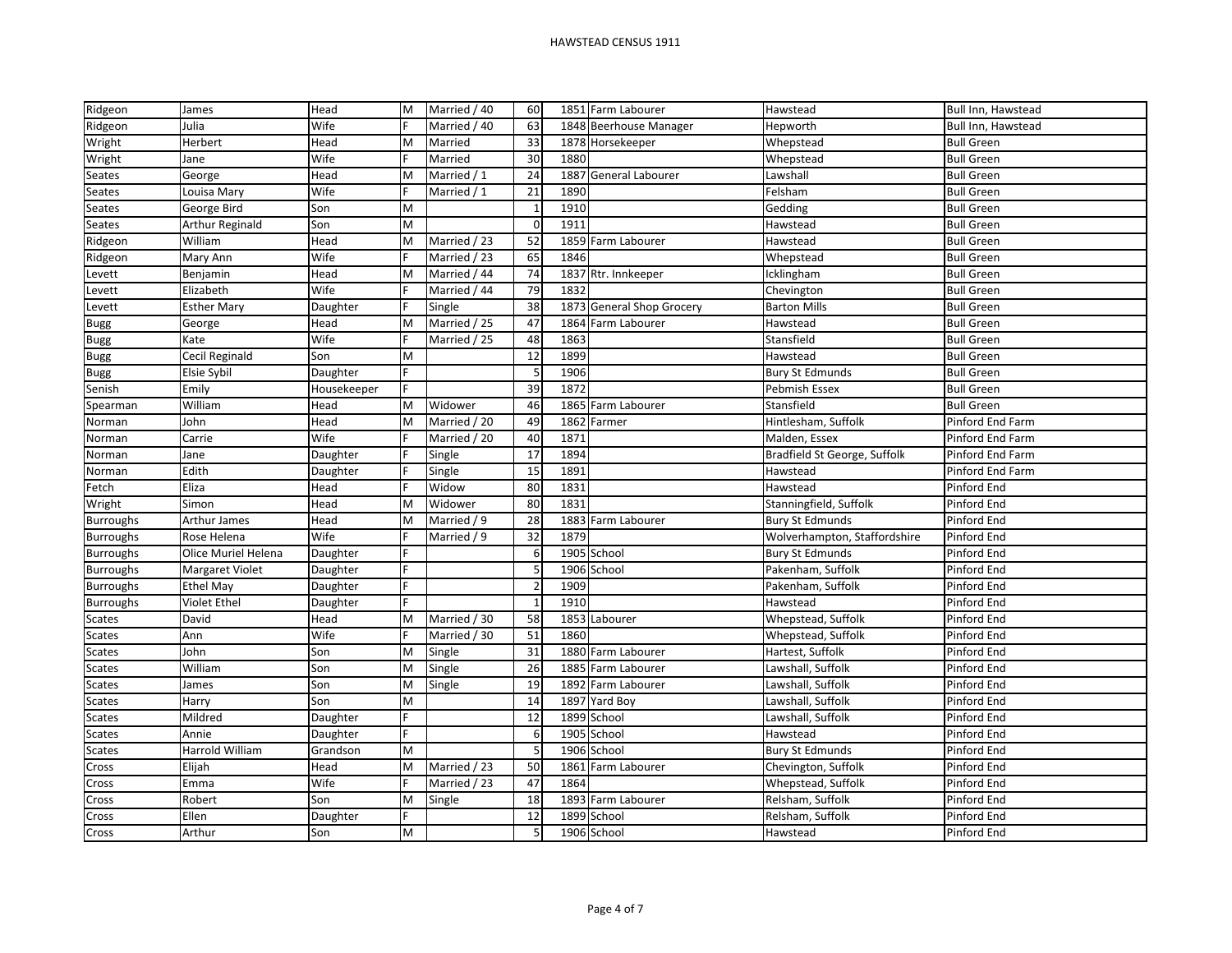| Cross         | Gladys                 | Daughter       | F |              | $\overline{2}$ | 1909                           | Hawstead                     | Pinford End                   |
|---------------|------------------------|----------------|---|--------------|----------------|--------------------------------|------------------------------|-------------------------------|
| Minns         | Ernest                 | <b>Boarder</b> | M | Single       | 20             | 1891<br>Stockman on farm       | Old Chesterham, Cambs        | Pinford End                   |
| Moore         | Samuel                 | Head           | M | Married / 3  | 28             | 1883<br>Stockman on farm       | Monewdon. Suffolk            | Pinford End                   |
| Moore         | Hannah                 | Wife           |   | Married / 3  | 28             | 1883                           | Iken, Suffolk                | Pinford End                   |
| Moore         | Charles                | Son            | M |              | $\overline{2}$ | 1909                           | Hawstead                     | Pinford End                   |
| Mortlock      | <b>William Herbert</b> | Head           | M | Married / 21 | 57             | 1854 Farmer                    | Glemsford, Suffolk           | <b>Hawstead Place</b>         |
| Mortlock      | Sarah Ann              | Wife           |   | Married / 21 | 36             | 1875                           | Langham, Essex               | <b>Hawstead Place</b>         |
| Mortlock      | Dorothy May            | Daughter       |   | Single       | 19             | 1892<br>School                 | Bradfield St George, Suffolk | <b>Hawstead Place</b>         |
| Mortlock      | <b>Gerald Henry</b>    | Son            | M | Single       | 11             | 1900 School                    | Hawstead                     | <b>Hawstead Place</b>         |
| Thorpe        | May                    | Servant        |   | Single       | 20             | 1891<br><b>General Servant</b> | Fakenham, Norfolk            | <b>Hawstead Place</b>         |
| Fitch         | John                   | Head           | M | Married / 10 | 45             | 1866<br>Farm Labourer          | Hawstead                     | Pinford End                   |
| Fitch         | Bertha Emma            | Wife           |   | Married / 10 | 33             | 1878                           | Swaffen, Norfolk             | Pinford End                   |
| Fitch         | Mildred Sarah          | Daughter       | E |              | 10             | 1901 School                    | Hawstead                     | Pinford End                   |
| Fitch         | Mary                   | Daughter       |   |              | ۶,             | 1903 School                    | Hawstead                     | Pinford End                   |
| Fitch         | Bertha                 | Daughter       |   |              | 6              | 1905 School                    | Hawstead                     | Pinford End                   |
| Fitch         | John                   |                | M |              | $\Omega$       | 1910                           | Hawstead                     | Pinford End                   |
| Wright        | Henry William          | Stepson        | M |              | 14             | 1897<br>Farm Lad               | <b>Bury St Edmunds</b>       | Pinford End                   |
| Cain          | Lucy                   | Stepdaughter   |   | Widow        | 34             | 1877                           | Stanningfield, Suffolk       | <b>Hawstead Place Cottage</b> |
| Cain          | Sidney                 | Grandson       | M |              | 5              | 1906                           | Cambrige                     | <b>Hawstead Place Cottage</b> |
| Lomax         | William                | Head           | M | Married / 26 | 52             | 1859 Horsekeeper on Farm       | Stanningfield, Suffolk       | <b>Hawstead Place Cottage</b> |
| Lomax         | Sarah                  | Wife           |   | Married / 26 | 62             | 1849                           | Stanningfield, Suffolk       | Hawstead Place Cottage        |
| Rose          | Philomena              | Stepdaughter   |   | Single       | 25             | 1886                           | Lawshall, Suffolk            | <b>Hawstead Place Cottage</b> |
| Cobbold       | Martin                 | Head           | M | Widower      | 60             | 1851 Stockman on farm          | <b>Buxhall</b>               | <b>Hawstead Place Cottage</b> |
| Cobbold       | Martha                 | Daughter       |   | Single       | 25             | 1886                           | Rattlesden                   | <b>Hawstead Place Cottage</b> |
| Rainger       | Rose                   | Daughter       |   | Married      | 28             | 1883                           | Rattlesden                   | <b>Hawstead Place Cottage</b> |
| <b>Buckle</b> | Alice                  | Servant        |   | Single       | 28             | 1883 Domestic Servant          | Barningham                   | Hawstead Lodge                |
| Sanders       | Annie                  | Servant        |   | Single       | 27             | 1884 Housemaid                 | London                       | <b>Hawstead Lodge</b>         |
| Worrall       | Robert                 | Head           | M | Married      | 25             | 1886 Farmer                    | Manchester                   | Hawstead Lodge                |
| Worrall       | Hilda                  | Wife           |   | Married      | 25             | 1886                           | Manchester                   | Hawstead Lodge                |
| <b>Brett</b>  | William                | Head           | M | Married / 26 | 47             | 1864<br>Horsekeeper on Farm    | Stonham Parva, Suffolk       | Park Lane Cottage             |
| <b>Brett</b>  | Alice                  | Wife           |   | Married / 26 | 53             | 1858                           | Stonham Aspall, Suffolk      | Park Lane Cottage             |
| <b>Brett</b>  | William George         | Son            | M | Single       | 24             | Farm Labourer<br>1887          | Stonham Aspall, Suffolk      | Park Lane Cottage             |
| <b>Brett</b>  | Henry                  | Son            | M | Single       | 15             | 1896 Farm Labourer             | Needham Market, Suffolk      | Park Lane Cottage             |
| Ridgewell     | William                | Lodger         | M | Single       | 22             | 1889 Farm Labourer             | Sicklesmere, Suffolk         | Park Lane Cottage             |
| Grayer        | John                   | Head           | M | Married / 15 | 45             | 1866 Coachman for Farmer       | Tiverton, Devon              | Park Lane Cottage             |
| Grayer        | Elizabeth              | Wife           |   | Married / 15 | 52             | 1859                           | Coleford, Devon              | Park Lane Cottage             |
| Raymer        | Ernest                 | Boarder        | M | Single       | 18             | 1893 Gardener for Farmer       | Orford, Suffolk              | Park Lane Cottage             |
| Mortlock      | Frederick              | Head           | M | Married / 8  | 32             | 1879 Farm Labourer             | Gt. Welnetham, Suffolk       | Old Hall, Hawstead            |
| Mortlock      | Harriet                | Wife           |   | Married / 8  | 41             | 1870                           | Chelsea, London              | Old Hall, Hawstead            |
| Mortlock      | Elizabeth              | Daughter       |   |              | $\overline{1}$ | 1904 School                    | Hawstead                     | Old Hall, Hawstead            |
| Mortlock      | Mary                   | Daughter       |   |              | $\overline{5}$ | 1906 School                    | Hawstead                     | Old Hall, Hawstead            |
| Mortlock      | Ethel                  | Daughter       |   |              | $\sqrt{2}$     | 1907                           | Hawstead                     | Old Hall, Hawstead            |
| Leeks         | Reuben                 | Head           | M | Married / 5  | 28             | 1883 Shepherd on Farm          | Elmsett, Suffolk             | Old Hall, Hawstead            |
| Leeks         | Ellen                  | Wife           |   | Married / 5  | 26             | 1885                           | Pechells, Birmingham         | Old Hall, Hawstead            |
| Leeks         | Harrold                | Son            | M |              | 5              | 1906 School                    | Hintlesham, Suffolk          | Old Hall, Hawstead            |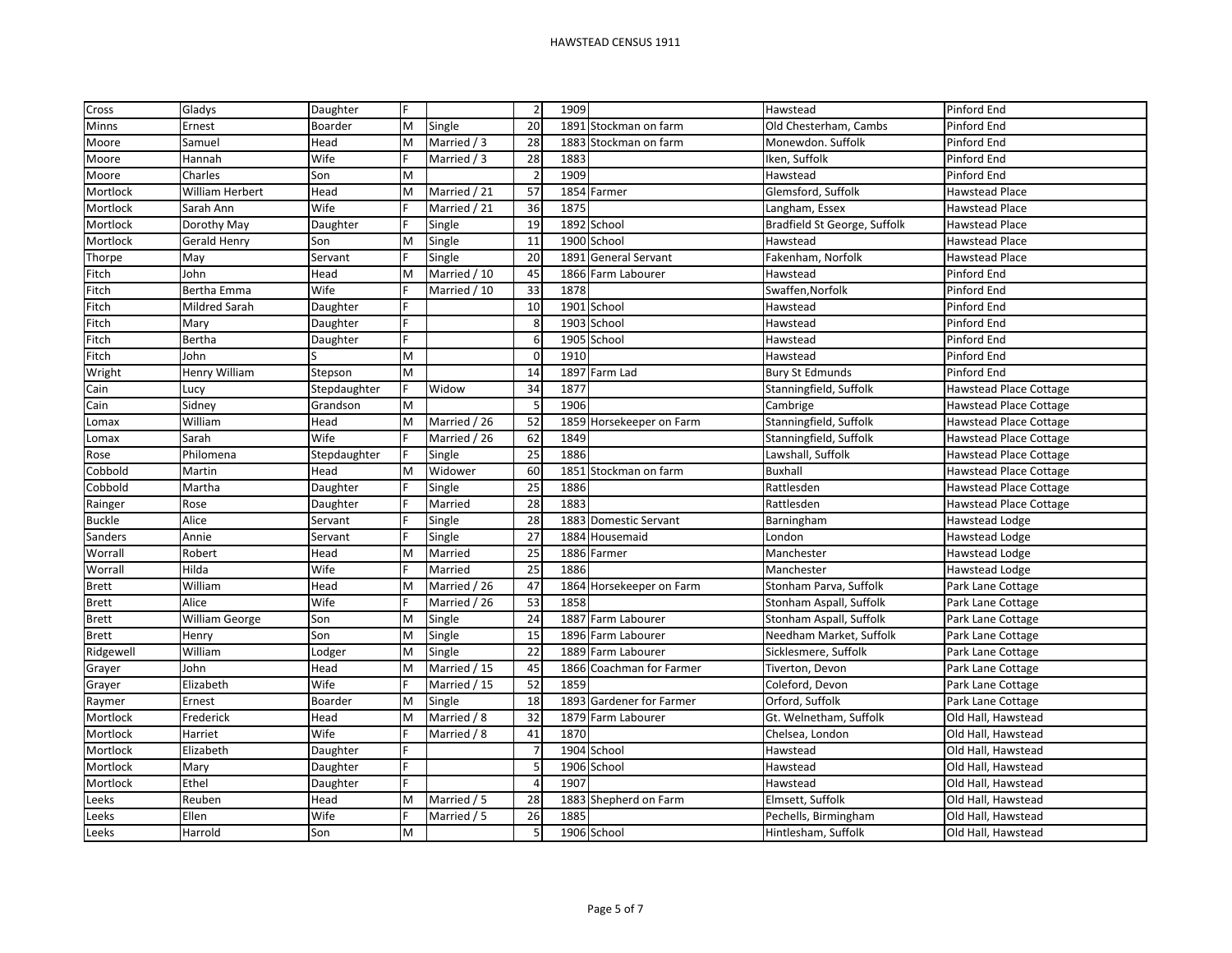| Leeks           | Sydney                     | Son            | M |              | $\overline{2}$          | 1909 |                             | Depden, Suffolk            | Old Hall, Hawstead         |
|-----------------|----------------------------|----------------|---|--------------|-------------------------|------|-----------------------------|----------------------------|----------------------------|
| Halls           | William                    | Boarder        | M | Single       | 19                      | 1892 | Farm Labourer               | Bromley, Kent              | Church Farm, Hawstead      |
| Mullinger       | George                     | Head           | M | Married / 10 | 41                      |      | 1870 Farm Bailiff           | Burston, Norfolk           | Church Farm, Hawstead      |
| Mullinger       | Alice Ellen                | Wife           |   | Married / 10 | 34                      | 1877 |                             | Diss, Norfolk              | Church Farm, Hawstead      |
| Boreham         | David                      | Head           | M | Married / 27 | 52                      |      | 1859 Horsekeeper on Farm    | Brockley, Suffolk          | <b>Church Cottages</b>     |
| Boreham         | Amelia                     | Wife           |   | Married / 27 | 48                      | 1863 |                             | Pentlow, Essex             | <b>Church Cottages</b>     |
| Boreham         | Albert                     | <b>Brother</b> | M | Single       | 36                      | 1875 | Farm Labourer               | Brockley, Suffolk          | <b>Church Cottages</b>     |
| Boreham         | Gaskoyne Herbert           | Son            | M | Single       | 14                      | 1897 | Farm Labourer               | Horringer, Suffolk         | <b>Church Cottages</b>     |
| Boreham         | Albert                     | Son            | M | Single       | 12                      |      | 1899 School                 | Horringer, Suffolk         | <b>Church Cottages</b>     |
| Boreham         | Mable                      | Daughter       |   | Single       | 10                      | 1901 | School                      | Hawstead                   | <b>Church Cottages</b>     |
| Boreham         | Arthur William             | Grandson       | M | Single       | $\mathcal{C}$           | 1910 |                             | Hawstead                   | <b>Church Cottages</b>     |
| Rose            | Edward                     | Head           | M | Married / 9  | 28                      | 1883 | Farm Labourer               | Lawshall Suffolk           | <b>Church Cottages</b>     |
| Rose            | Jessie Charlotte           | Wife           |   | Married / 9  | 29                      | 1882 |                             | Hartest, Suffolk           | <b>Church Cottages</b>     |
| Rose            | Isla Ruby Mary             | Daughter       |   | Single       | $\mathbf{c}$            | 1902 | School                      | Hawstead                   | <b>Church Cottages</b>     |
| Rose            | <b>Alice Frances</b>       | Daughter       |   | Single       | 5                       |      | 1906 School                 | Hawstead                   | <b>Church Cottages</b>     |
| Rose            | <b>Edward Joseph James</b> | Son            | M | Single       | $\overline{\mathbf{1}}$ | 1910 |                             | Hawstead                   | <b>Church Cottages</b>     |
| Greenwood       | Henry                      | Head           | M | Married      | 22                      |      | 1889 Horsekeeper on Farm    | Lawshall, Suffolk          | <b>Church Cottages</b>     |
| Greenwood       | <b>Edith Ellen</b>         | Wife           |   | Married      | 23                      | 1888 |                             | <b>Bury St Edmunds</b>     | <b>Church Cottages</b>     |
| Hammonde        | Daphne Jane Mary           | Head           |   | Single       | 48                      |      | 1863 Pensioner - Journalist | <b>Bury St Edmunds</b>     | Rose Cottage, Hawstead     |
| Mercer          | Leslie                     | Head           | M | Single       | 54                      |      | 1857 Clerk in Holy Orders   | Maidstone, Kent            | The Rectory, Hawstead      |
| Ward            | Hannah                     | Servant        |   | Single       | 52                      |      | 1859 Domestic Servant       | Barnes, Surrey             | The Rectory, Hawstead      |
| Evans           | Louisa Annie               | Head           |   | Single       | 34                      |      | 1874 Head Teacher           | Bermonsey, Middlesex       | The School House, Hawstead |
| Turner          | <b>Winifred Mary</b>       | Boarder        |   | Single       | 23                      | 1888 | <b>Assistant Teacher</b>    | Linton, Cambridgeshire     | The School House, Hawstead |
| Hardy           | Elizabeth                  | Head           |   | Single       | 66                      |      | 1845 Seamstess & Knitting   | Hawstead                   | The Pound, Hawstead        |
| Fuller          | Esther                     | Boarder        |   | Widow        | 51                      |      | 1861 Housekeeper            | Wamil Hall, Suffolk        | The Pound, Hawstead        |
| Fuller          | Sydney                     | Boarder        | M | Single       | 22                      |      | 1889 Chaffeur Domestic      | Mildenhall, Suffolk        | The Pound, Hawstead        |
| Kerridge        | Sydney                     | Head           | M | Single       | 32                      |      | 1876 Gardener Domestic      | Gt. Welnetham, Suffolk     | The Pound, Hawstead        |
| Kerridge        | George                     | Head           | M | Married / 17 | 40                      | 1871 | Farm Labourer               | Gt. Welnetham, Suffolk     | The Pound, Hawstead        |
| Kerridge        | Alice                      | Wife           |   | Married / 17 | 40                      | 1871 |                             | Hawstead                   | The Pound, Hawstead        |
| Kerridge        | Sybil                      | Daughter       |   | Single       | 16                      | 1895 |                             | Hawstead                   | The Pound, Hawstead        |
| Bonnett         | John                       | Head           | M | Married / 46 | 71                      | 1840 | <b>Retired Shepherd</b>     | Ashley, Cambridgeshire     | The Pound, Hawstead        |
| Bonnett         | Rachel                     | Wife           |   | Married / 46 | 73                      | 1838 |                             | Moulton, Cambridgeshire    | The Pound, Hawstead        |
| Bonnett         | Grace                      | Granddaughter  |   | Single       | 13                      |      | 1898 School                 | Hawstead                   | The Pound, Hawstead        |
| Frost           | Emma                       | Sister         |   | widow        | 65                      | 1846 |                             | Reade, Suffolk             | The Pound, Hawstead        |
| Nunn            | Harriet                    | Head           |   | Widow        | 67                      |      | 1844 Laundress              | Rede, Suffolk              | The Pound, Hawstead        |
| Nunn            | James                      | Son            |   | Single       | 37                      |      | 1874 Farm Labourer          | Hawstead                   | The Pound, Hawstead        |
| <b>Brewster</b> | <b>William George</b>      | Head           | M | Married / 34 | 63                      |      | 1848 General Labourer       | Hawstead                   | Post Office, Hawstead      |
| <b>Brewster</b> | Harriett                   | Wife           |   | Married / 34 | 58                      |      | 1853 Sub Post Mistress      | Hawstead                   | Post Office, Hawstead      |
| Bantock         | Louisa                     | Head           |   | Widow        | 82                      | 1829 | Inmate of Almshouse         | Hawstead                   | Metcalfe Alms House        |
| Last            | Susana                     | Head           |   | Widow        | 86                      | 1825 | Inmate of Almshouse         | Bradfield Combust, Suffolk | Metcalfe Alms House        |
| Sargent         | Mary Ann                   | Daughter       |   | Married,     | 62                      | 1849 |                             | Chevington, Suffolk        | <b>Metcalfe Alms House</b> |
| Nunn            | Susan                      | Head           |   | Widow        | 92                      |      | 1819 Inmate of Almshouse    | Rede, Suffolk              | <b>Metcalfe Alms House</b> |
| <b>Betts</b>    | Mary Ann                   | Head           |   | Widow        | 85                      | 1826 | Inmate of Almshouse         | Lawshall, Suffolk          | Metcalfe Alms House        |
| Mays            | Matilda                    | Head           |   | Single       | 80                      |      | 1831 Inmate of Almshouse    | <b>Bury St Edmunds</b>     | <b>Metcalfe Alms House</b> |
| Barney          | Mary Anne                  | Head           |   | Single       | 68                      |      | 1843 Inmate of Almshouse    | Hawstead                   | <b>Metcalfe Alms House</b> |